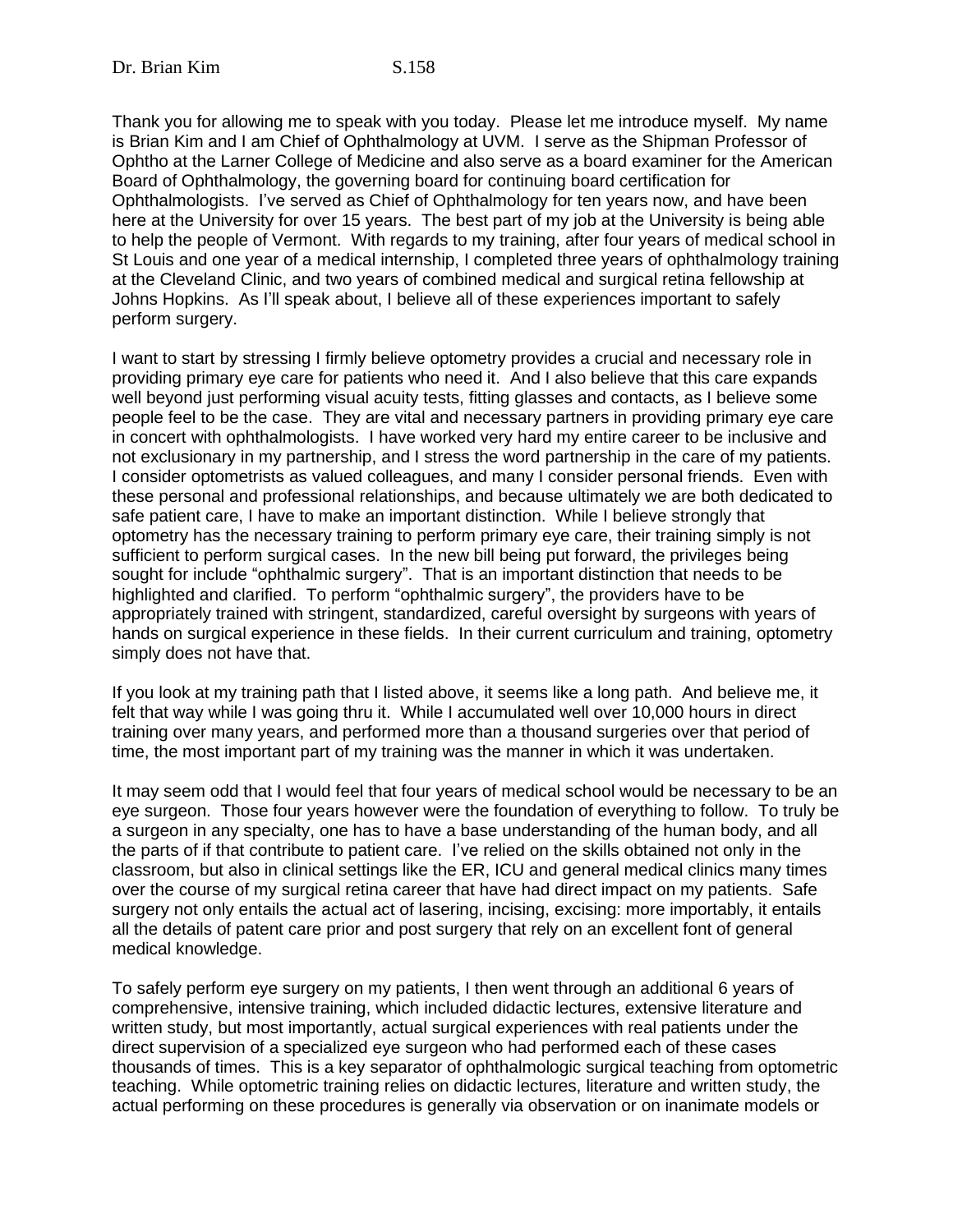cadavers. There is absolutely no substitute for performing any surgical procedure, whether it is laser, injection, or incision on an actual human patient.

I'd like to share one of my very first experiences with a patient performing an injection.

So you can see, while I already had extensive training with hundreds of hours of reading, lectures and model work, and felt prepared to perform my first injection in as controlled an environment as could be hoped for, the procedure did not go as planned. And if I did not have the proper oversight, and immediate treatment of the issue I had caused by an experienced surgeon who had thousands of these procedures under their belt, this patient would have undeniably had a poor outcome that could very well have been permanent. This would have led to retinal detachment, one of the most significant vision threatening consequences that can result in blindness even with surgical repair.

And this is why the ophthalmology model of surgical training is so vital to perform even what has been called a "simple" procedure. The reliance of Ophthalmology surgical training on work with actual patients with a surgical senior mentor directly overseeing every movement during surgery is repeated over and over again for each procedure we learn to master. There is no substitute for this method, which further also relies on a national, standardized registry to demonstrate the bare minimum required. I have been part of efforts to develop AI or virtual models aimed to supplement the experience obtained by working with real patients. I can also say with certainty, that even the most advance AI models do not simulate real patients at this juncture in time. They can really only be used successfully in conjunction with, and to augment and not replace real surgical patient experience.

The current bill for optometry performing ophthalmic surgery proposes a minimum of 32 hours of training, observation and practical work with models to be sufficient to perform some of these tasks. As I know from personal experience, and more critically from my own failures and setbacks, that is not nearly enough time, nor with the actual human patient interaction necessary to perform even what has been called "simple surgery". Laser, incisions, excisions are all significant events which lead to permanent alteration and controlled destruction of human tissue. And all of these can lead to permanent visual loss.

I would also like to say that the bill in front of you is different than 2019. In the 2019 version, the bill was more inclusionary, ie it spelled out specifically what procedures were being sought out. With an inclusionary bill, there was much more specificity, given that each procedure being asked for could be specifically vetted for appropriateness of training. There would be no grey area as to what could and could not be performed. The OPR study that was a result of this bill stated that "OPR cannot conclude that optometrists are properly trained in and can safely perform the proposed advanced procedures." Further, "the proposed advanced procedures, if performed by untrained individuals, pose risk to the health and well being of the public".

This new bill is exclusionary in nature. While it still allows for the same procedures asked for last time to be performed, such as lasers and removal of benign lesions, it specifically excludes procedures, including any surgery requiring incision of structures including the iris, vitreous and retina. At first glance, it appears that the exclusions would limit significantly what surgical privileges are being requested. Rather it does the opposite. With the exclusionary list, as requested for in this bill, the number of procedures that optometrists might perform is exponentially larger, and would constantly change as research develops new technology and